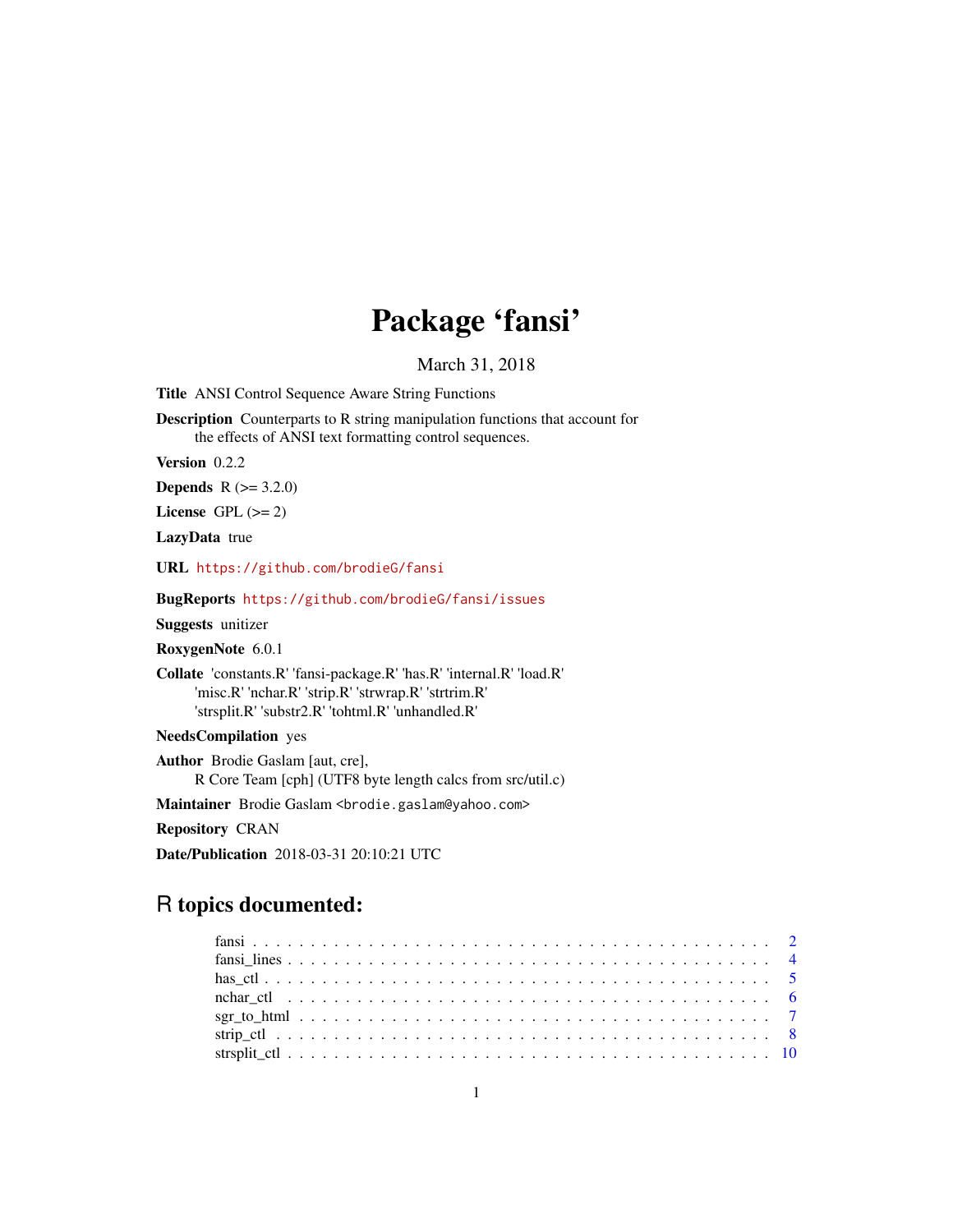#### <span id="page-1-0"></span> $2 \t fansi$

| Index |  |
|-------|--|
|       |  |
|       |  |
|       |  |
|       |  |
|       |  |
|       |  |

<span id="page-1-1"></span>fansi *Details About Manipulation of Strings Containing Control Sequences*

#### **Description**

Counterparts to R string manipulation functions that account for the effects of ANSI text formatting control sequences.

#### Control Characters and Sequences

Control characters and sequences are non-printing inline characters that can be used to modify terminal display and behavior, for example by changing text color or cursor position.

We will refer to ANSI control characters and sequences as "*Control Sequences*" hereafter.

There are three types of *Control Sequences* that fansi treats specially:

- "C0" control characters, such as tabs and carriage returns (we include delete in this set, even though technically it is not part of it).
- Sequences starting in "ESC[", also known as ANSI CSI sequences.
- Sequences starting in "ESC" and followed by something other than "[".

All of these are considered zero display-width for purposes of string width calculations.

*Control Sequences* starting with ESC are assumed to be two characters long (including the ESC) unless they are of the CSI variety, in which case their length is computed as per the [ECMA-](http://www.ecma-international.org/publications/standards/Ecma-048.htm)[48specification.](http://www.ecma-international.org/publications/standards/Ecma-048.htm) There are non-CSI escape sequences that may be longer than two characters, but fansi will (incorrectly) treat them as if they were two characters long.

In theory it is possible to encode *Control Sequences* with a single byte introducing character in the 0x40-0x5F range instead of the traditional "ESC[". Since this is rare and it conflicts with UTF-8 encoding, we do not support it.

## ANSI CSI SGR Control Sequences

NOTE: not all displays support ANSI CSI SGR sequences; run [term\\_cap\\_test](#page-17-1) to see whether your display supports them.

ANSI CSI SGR Control Sequences are the subset of CSI sequences that can be used to change text appearance (e.g. color). These sequences begin with "ESC[" and end in "m". fansi interprets these sequences and writes new ones to the output strings in such a way that the original formatting is preserved. In most cases this should be transparent to the user.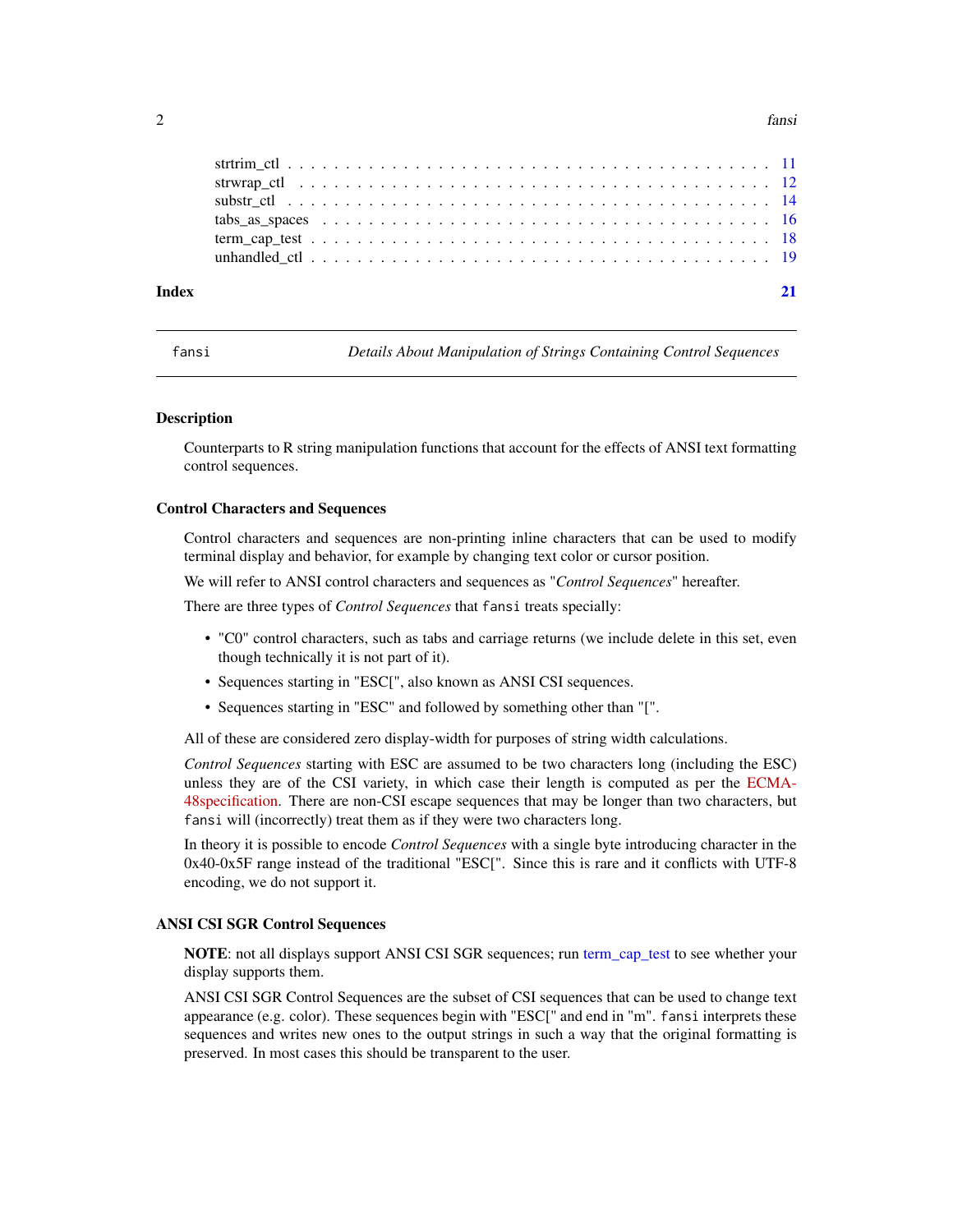<span id="page-2-0"></span>Occasionally there may be mismatches between how fansi and a display interpret the CSI SGR sequences, which may produce display artifacts. The most likely source of artifacts are *Control Sequences* that move the cursor or change the display, or that fansi otherwise fails to interpret, such as:

- Unknown SGR substrings.
- "C0" control characters like tabs and carriage returns.
- Other escape sequences.

Another possible source of problems is that different displays parse and interpret control sequences differently. The common CSI SGR sequences that you are likely to encounter in formatted text tend to be treated consistently, but less common ones are not. fansi tries to hew by the ECMA-48 specification for CSI control sequences, but not all terminals do.

The most likely source of problems will be 24-bit CSI SGR sequences. For example, a 24-bit color sequence such as "ESC[38;2;31;42;4" is a single foreground color to a terminal that supports it, or separate foreground, background, faint, and underline specifications for one that does not. To mitigate this particular problem you can tell fansi what your terminal capabilities are via the term.cap parameter or the "fansi.term.cap" global option, although fansi does try to detect them by default.

fansi will will warn if it encounters *Control Sequences* that it cannot interpret or that might conflict with terminal capabilities. You can turn off warnings via the warn parameter or via the "fansi.warn" global option.

fansi can work around "C0" tab control characters by turning them into spaces first with [tabs\\_as\\_spaces](#page-15-1) or with the tabs.as.spaces parameter available in some of the fansi functions.

We chose to interpret ANSI CSI SGR sequences because this reduces how much string transcription we need to do during string manipulation. If we do not interpret the sequences then we need to record all of them from the beginning of the string and prepend all the accumulated tags up to beginning of a substring to the substring. In many case the bulk of those accumulated tags will be irrelevant as their effects will have been superseded by subsequent tags.

fansi assumes that ANSI CSI SGR sequences should be interpreted in cumulative "Graphic Rendition Combination Mode". This means new SGR sequences add to rather than replace previous ones, although in some cases the effect is the same as replacement (e.g. if you have a color active and pick another one).

#### Encodings / UTF-8

fansi will convert any non-ASCII strings to UTF-8 before processing them, and fansi functions that return strings will return them encoded in UTF-8. In some cases this will be different to what base R does. For example, substr re-encodes substrings to their original encoding.

Interpretation of UTF-8 strings is intended to be consistent with base R. There are three ways things may not work out exactly as desired:

- 1. fansi, despite its best intentions, handles a UTF-8 sequence differently to the way R does.
- 2. R incorrectly handles a UTF-8 sequence.
- 3. Your display incorrectly handles a UTF-8 sequence.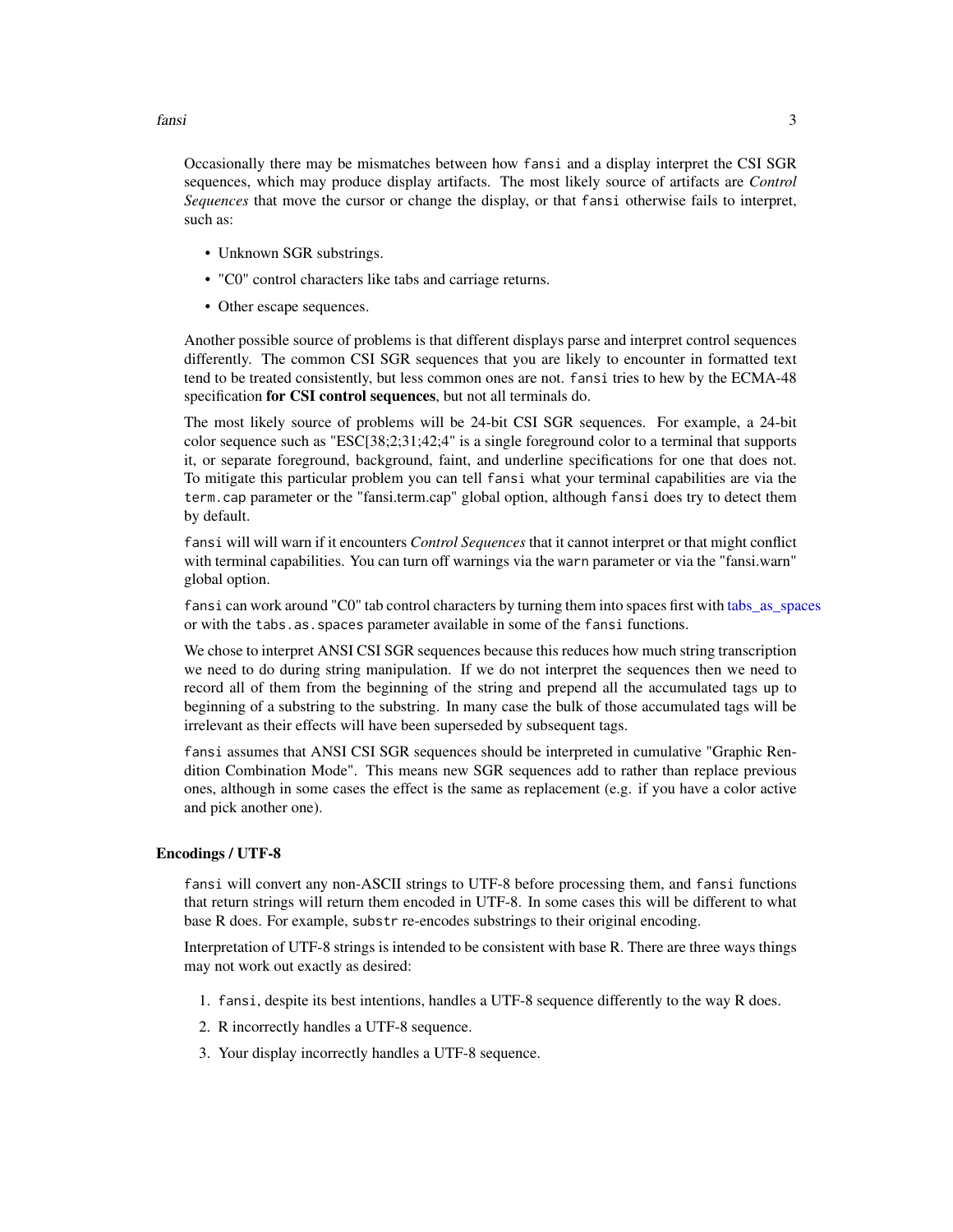These issues are most likely to occur with invalid UTF-8 sequences, combining character sequences, and emoji. For example, as of this writing  $R$  (and the OSX terminal) consider emojis to be one wide characters, when in reality they are two wide. Do not expect the fansi width calculations to to work correctly with strings containing emoji.

Internally, fansi computes the width of every UTF-8 character sequence outside of the ASCII range using the native R\_nchar function. This will cause such characters to be processed slower than ASCII characters. Additionally, fansi character width computations can differ from R width computations despite the use of R\_nchar. fansi always computes width for each character individually, which assumes that the sum of the widths of each character is equal to the width of a sequence. However, it is theoretically possible for a character sequence that forms a single grapheme to break that assumption. In informal testing we have found this to be rare because in the most common multi-character graphemes the trailing characters are computed as zero width.

As of R 3.4.0 substr appears to use UTF-8 character byte sizes as indicated by the leading byte, irrespective of whether the subsequent bytes lead to a valid sequence. Additionally, UTF-8 byte sequences as long as 5 or 6 bytes may be allowed, which is likely a holdover from older Unicode versions. fansi mimics this behavior. It is likely substr will start failing with invalid UTF-8 byte sequences with R 3.6.0 (as per SVN r74488). In general, you should assume that fansi may not replicate base R exactly when there are illegal UTF-8 sequences present.

Our long term objective is to implement proper UTF-8 character width computations, but for simplicity and also because R and our terminal do not do it properly either we are deferring the issue for now.

#### Miscellaneous

The native code in this package assumes that all strings are NULL terminated and no longer than (32 bit) INT\_MAX (excluding the NULL). This should be a safe assumption since the code is designed to work with STRSXPs and CHRSXPs. Behavior is undefined and probably bad if you somehow manage to provide to fansi strings that do not adhere to these assumptions.

fansi\_lines *Colorize Character Vectors*

# **Description**

Color each element in input with one of the "256 color" ANSI CSI SGR codes. This is intended for testing and demo purposes.

#### Usage

fansi\_lines(txt, step = 1)

#### Arguments

| txt  | character vector or object that can be coerced to character vector |
|------|--------------------------------------------------------------------|
| step | integer(1L) how quickly to step through the color palette          |

<span id="page-3-0"></span>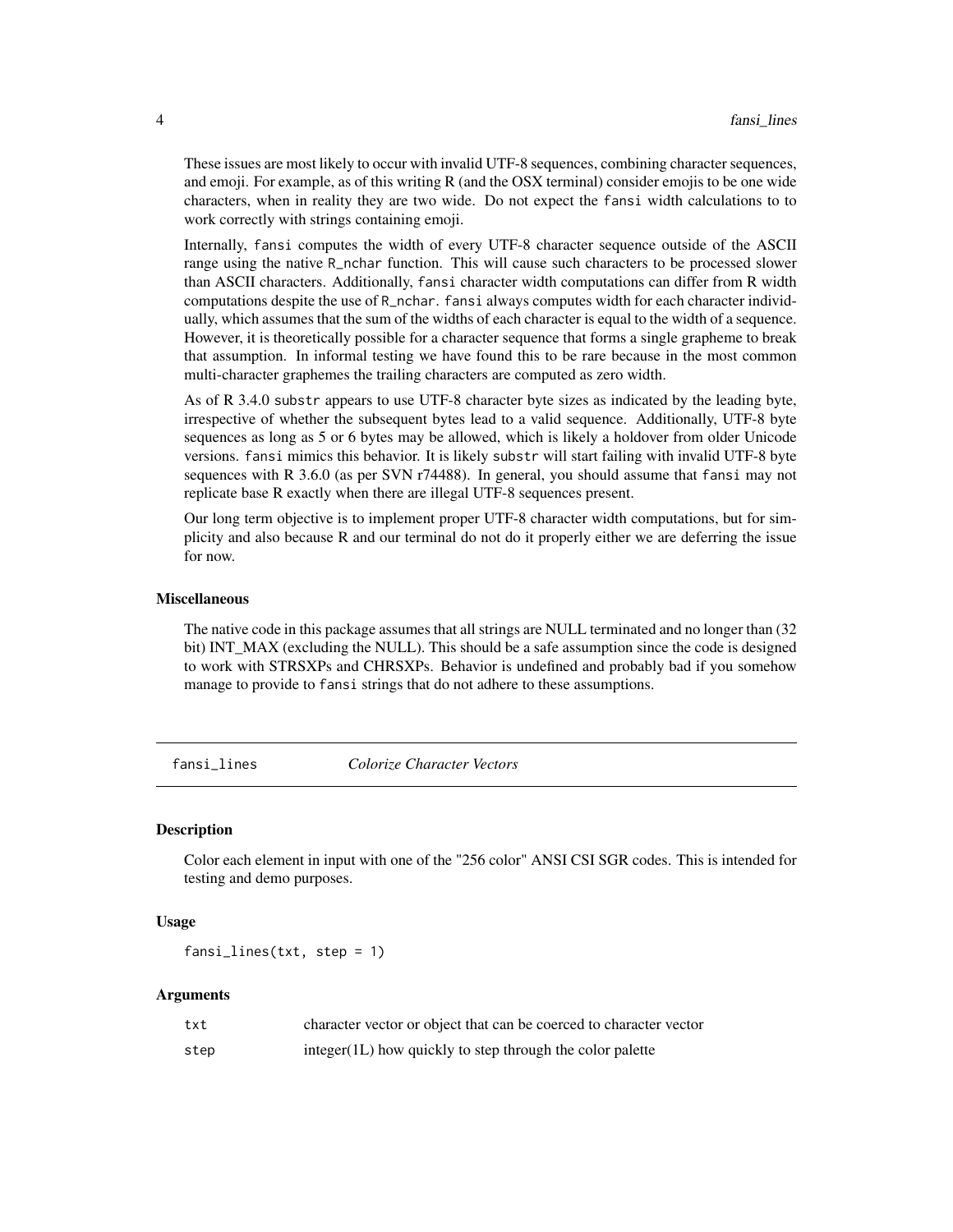#### <span id="page-4-0"></span>has\_ctl 5

# Value

character vector with each element colored

# Examples

```
NEWS <- readLines(file.path(R.home('doc'), 'NEWS'))
writeLines(fansi_lines(NEWS[1:20]))
writeLines(fansi_lines(NEWS[1:20], step=8))
```

| has | ctl |
|-----|-----|
|     |     |

**Checks for Presence of Control Sequences** 

# Description

has\_ctl checks for any *Control Sequence*, whereas has\_sgr checks only for ANSI CSI SGR sequences. You can check for different types of sequences with the which parameter.

# Usage

```
has_ctl(x, which = "all", warn = getOption("fansi.warn"))
```
has\_sgr(x, warn = getOption("fansi.warn"))

#### Arguments

| X.    | a character vector or object that can be coerced to character.                                                                                                                                                                                                                           |
|-------|------------------------------------------------------------------------------------------------------------------------------------------------------------------------------------------------------------------------------------------------------------------------------------------|
| which | character, what <i>Control Sequences</i> to check for; see strip parameter for strip_ctl<br>for details.                                                                                                                                                                                 |
| warn  | TRUE (default) or FALSE, whether to warn when potentially problematic Con-<br><i>trol Sequences</i> are encountered. These could cause the assumptions fansi<br>makes about how strings are rendered on your display to be incorrect, for ex-<br>ample by moving the cursor (see fansi). |

## Value

logical of same length as x; NA values in x result in NA values in return

# See Also

[fansi](#page-1-1) for details on how *Control Sequences* are interpreted, particularly if you are getting unexpected results.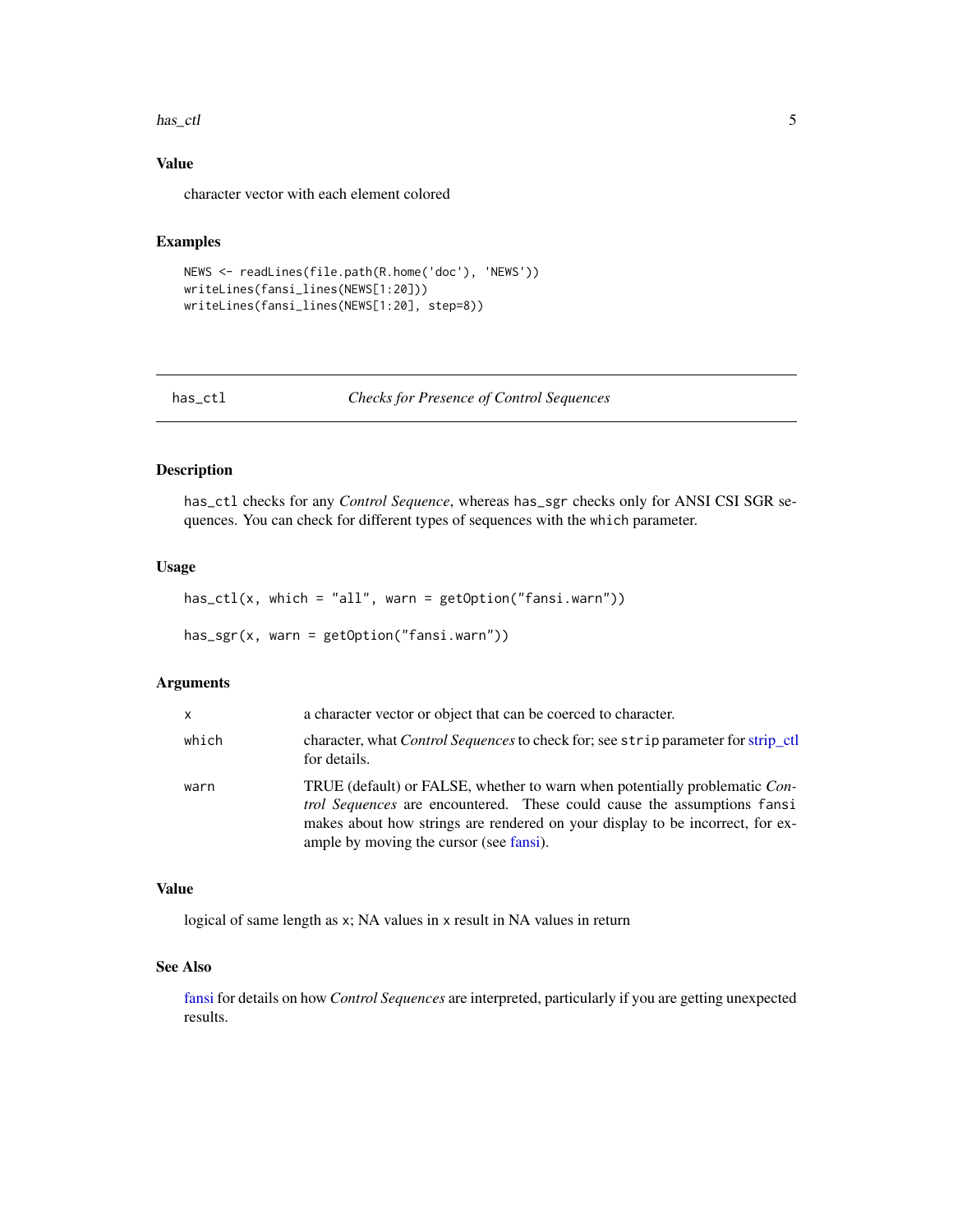<span id="page-5-0"></span>

# Description

nchar\_ctl counts all non *Control Sequence* characters. nzchar\_ctl returns TRUE for each input vector element that has non *Control Sequence* sequence characters. By default newlines and other C0 control characters are not counted.

# Usage

```
nchar_ctl(x, type = "chars", allowNA = FALSE, keepNA = NA,
  strip = "all", warn = getOption("fansi.warn"))
```

```
nzchar_ctl(x, keepNA = NA, warn = getOption("fansi.warn"))
```
#### Arguments

| X       | a character vector or object that can be coerced to character.                                                                                                                                                                                                                                                                                                                                                                 |
|---------|--------------------------------------------------------------------------------------------------------------------------------------------------------------------------------------------------------------------------------------------------------------------------------------------------------------------------------------------------------------------------------------------------------------------------------|
| type    | character string, one of "chars", or "width". For byte counts use base::nchar.                                                                                                                                                                                                                                                                                                                                                 |
| allowNA | logical: should NA be returned for invalid multibyte strings or "bytes"-encoded<br>strings (rather than throwing an error)?                                                                                                                                                                                                                                                                                                    |
| keepNA  | logical: should NA be returned where ever $x$ is NA? If false, nchar() returns<br>2, as that is the number of printing characters used when strings are written<br>to output, and nzchar() is TRUE. The default for nchar(), NA, means to use<br>keepNA = TRUE unless type is "width". Used to be (implicitly) hard coded to<br>FALSE in R versions $\leq$ 3.2.0.                                                              |
| strip   | character, any combination of the following values (see details):                                                                                                                                                                                                                                                                                                                                                              |
|         | • "nl": strip newlines.<br>• "c0": strip all other "C0" control characters (i.e. x01-x1f), except for new-<br>lines and the actual ESC character.<br>• "sgr": strip ANSI CSI SGR sequences.<br>• "csi": strip all non-SGR csi sequences.<br>• "esc": strip all other escape sequences.<br>• "all": all of the above, except when used in combination with any of the<br>above, in which case it means "all but" (see details). |
| warn    | TRUE (default) or FALSE, whether to warn when potentially problematic Con-<br>trol Sequences are encountered. These could cause the assumptions fansi<br>makes about how strings are rendered on your display to be incorrect, for ex-<br>ample by moving the cursor (see fansi).                                                                                                                                              |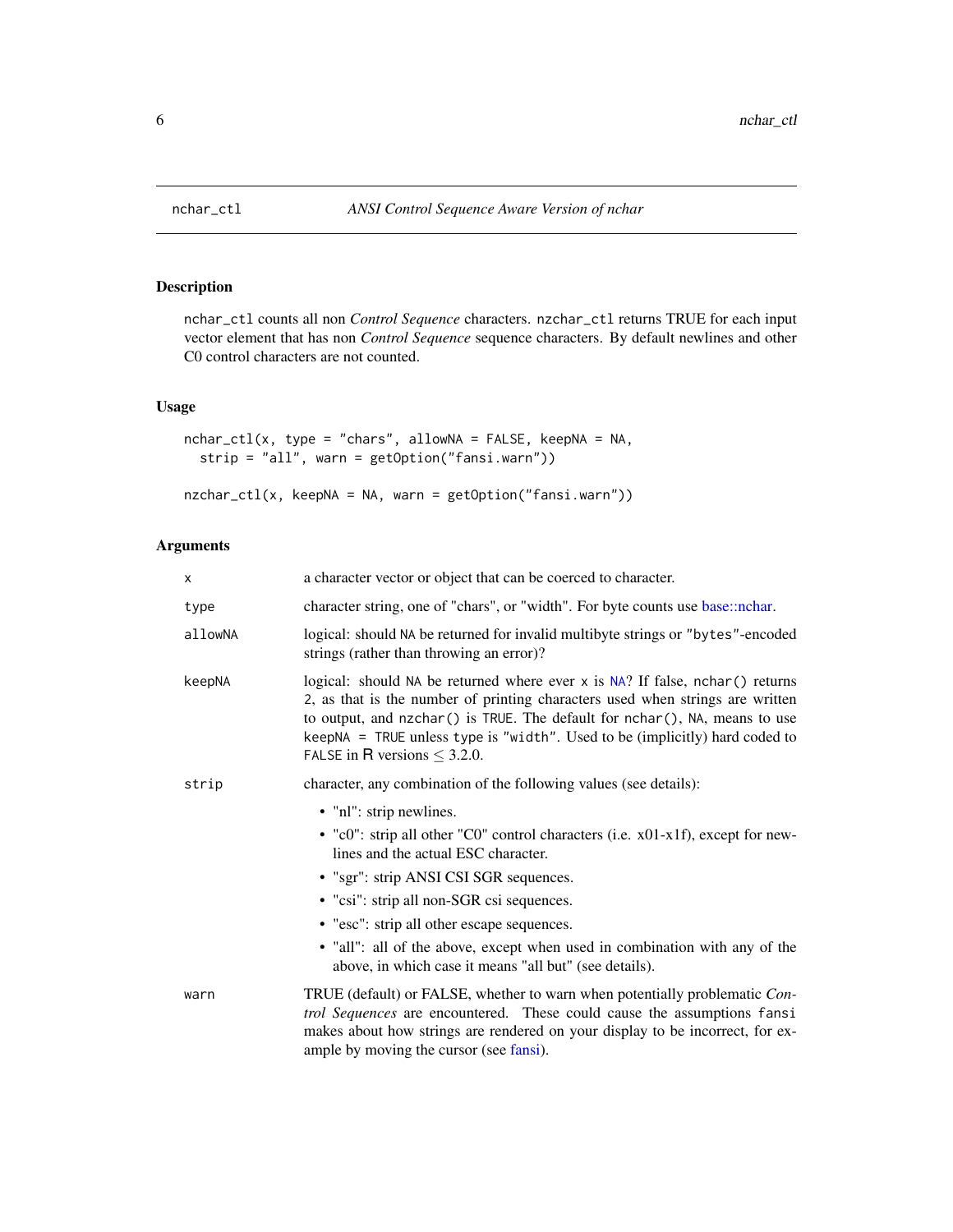# <span id="page-6-0"></span>sgr\_to\_html 7

#### Details

nchar\_ctl is just a wrapper around nchar(strip\_ctl(...)). nzchar\_ctl is implemented in native code and is much faster than the otherwise equivalent nzchar(strip\_ctl(...)). You cannot change which *Control Sequences* count in nzchar\_ctl, but you can always resort to nzchar(strip\_ctl(..., strip='...')) if that is important.

These functions will warn if either malformed or non-CSI escape sequences are encountered, as these may be incorrectly interpreted.

#### See Also

[fansi](#page-1-1) for details on how *Control Sequences* are interpreted, particularly if you are getting unexpected results, [strip\\_ctl](#page-7-1) for removing *Control Sequences*.

# Examples

```
nchar_ctl("\033[31m123\a\r")
## with some wide characters
cn.string <- sprintf("\033[31m%s\a\r", "\u4E00\u4E01\u4E03")
nchar_ctl(cn.string)
nchar_ctl(cn.string, type='width')
```
## Remember newlines are not counted by default nchar\_ctl("\t\n\r")

```
## The 'c0' value for the `strip` argument does
## not include newlines.
nchar_ctl("\t\n\r", strip="c0")
nchar_ctl("\t\n\r", strip=c("c0", "nl"))
```

```
## All of the following are Control Sequences
nzchar_ctl("\n\033[42;31m\033[123P\a")
```
sgr\_to\_html *Convert ANSI CSI SGR Escape Sequence to HTML Equivalents*

#### **Description**

Only the colors, background-colors, and basic styles (CSI SGR codes 1-9) are translated. Others are dropped silently.

#### Usage

```
sgr_to_html(x, warn = getOption("fansi.warn"),
  term.cap = getOption("fansi.term.cap"))
```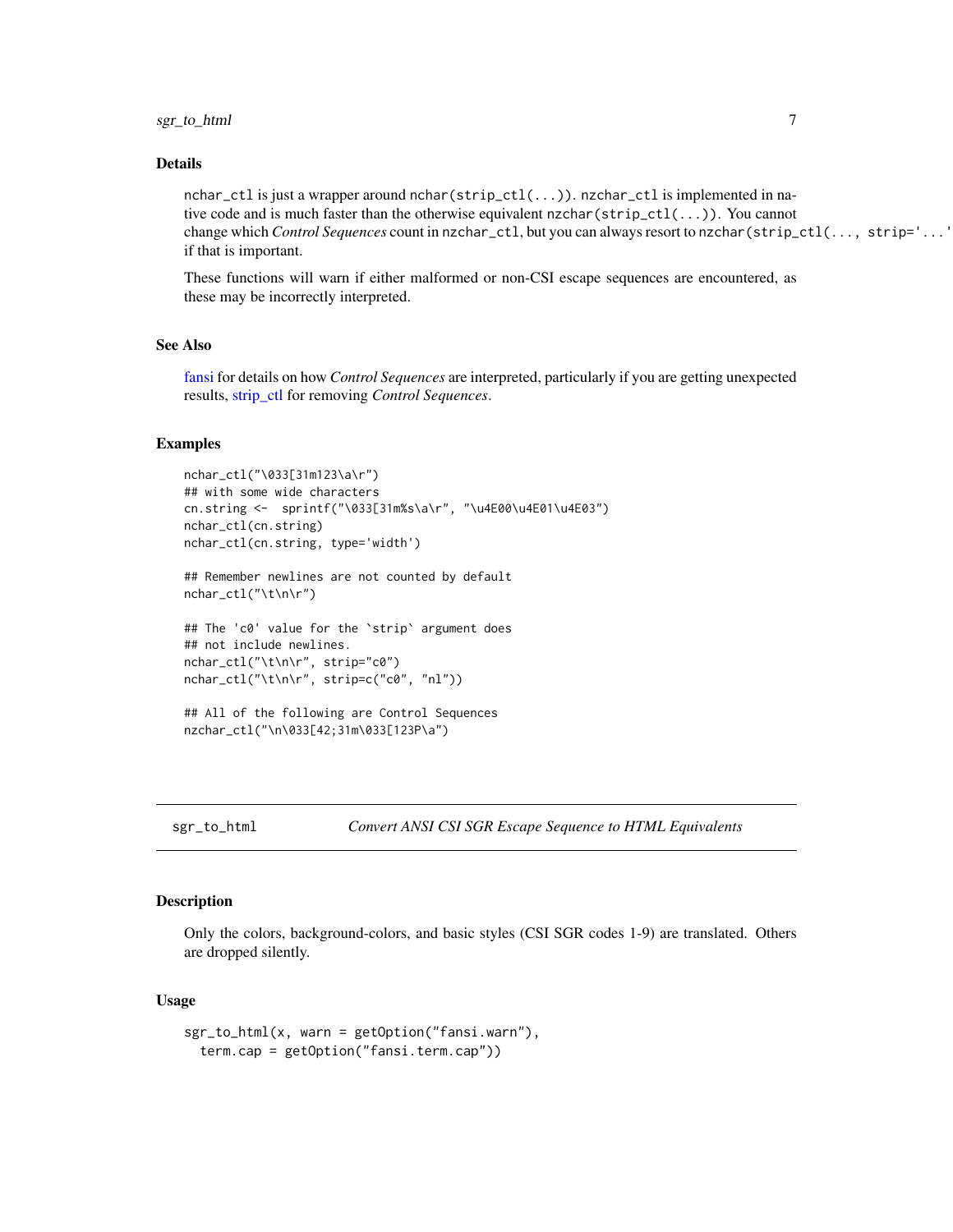#### <span id="page-7-0"></span>Arguments

| X        | a character vector or object that can be coerced to character.                                                                                                                                                                                                                                                                                                                                                       |
|----------|----------------------------------------------------------------------------------------------------------------------------------------------------------------------------------------------------------------------------------------------------------------------------------------------------------------------------------------------------------------------------------------------------------------------|
| warn     | TRUE (default) or FALSE, whether to warn when potentially problematic Con-<br><i>trol Sequences</i> are encountered. These could cause the assumptions fansi<br>makes about how strings are rendered on your display to be incorrect, for ex-<br>ample by moving the cursor (see fansi).                                                                                                                             |
| term.cap | character a vector of the capabilities of the terminal, can be any combination<br>"bright" (SGR codes 90-97, 100-107), "256" (SGR codes starting with "38;5" or<br>"48;5"), and "truecolor" (SGR codes starting with "38;2" or "48;2"). Changing<br>this parameter changes how fansi interprets escape sequences, so you should<br>ensure that it matches your terminal capabilities. See term_cap_test for details. |

# Value

a character vector with all escape sequences removed and any basic ANSI CSI SGR escape sequences applied via SPAN html objects with inline css styles.

#### Note

Non-ASCII strings are converted to and returned in UTF-8 encoding.

# See Also

[fansi](#page-1-1) for details on how *Control Sequences* are interpreted, particularly if you are getting unexpected results.

## Examples

sgr\_to\_html("hello\033[31;42;1mworld\033[m")

<span id="page-7-1"></span>strip\_ctl *Strip ANSI Control Sequences*

#### Description

Removes *Control Sequences* from strings. By default it will strip all known *Control Sequences*, including ANSI CSI sequences, two character sequences starting with ESC, and all C0 control characters, including newlines. You can fine tune this behavior with the strip parameter. strip\_sgr only strips ANSI CSI SGR sequences.

# Usage

```
strip_ctl(x, strip = "all", warn = getOption("fansi.warn"))
strip_sgr(x, warn = getOption("fansi.warn"))
```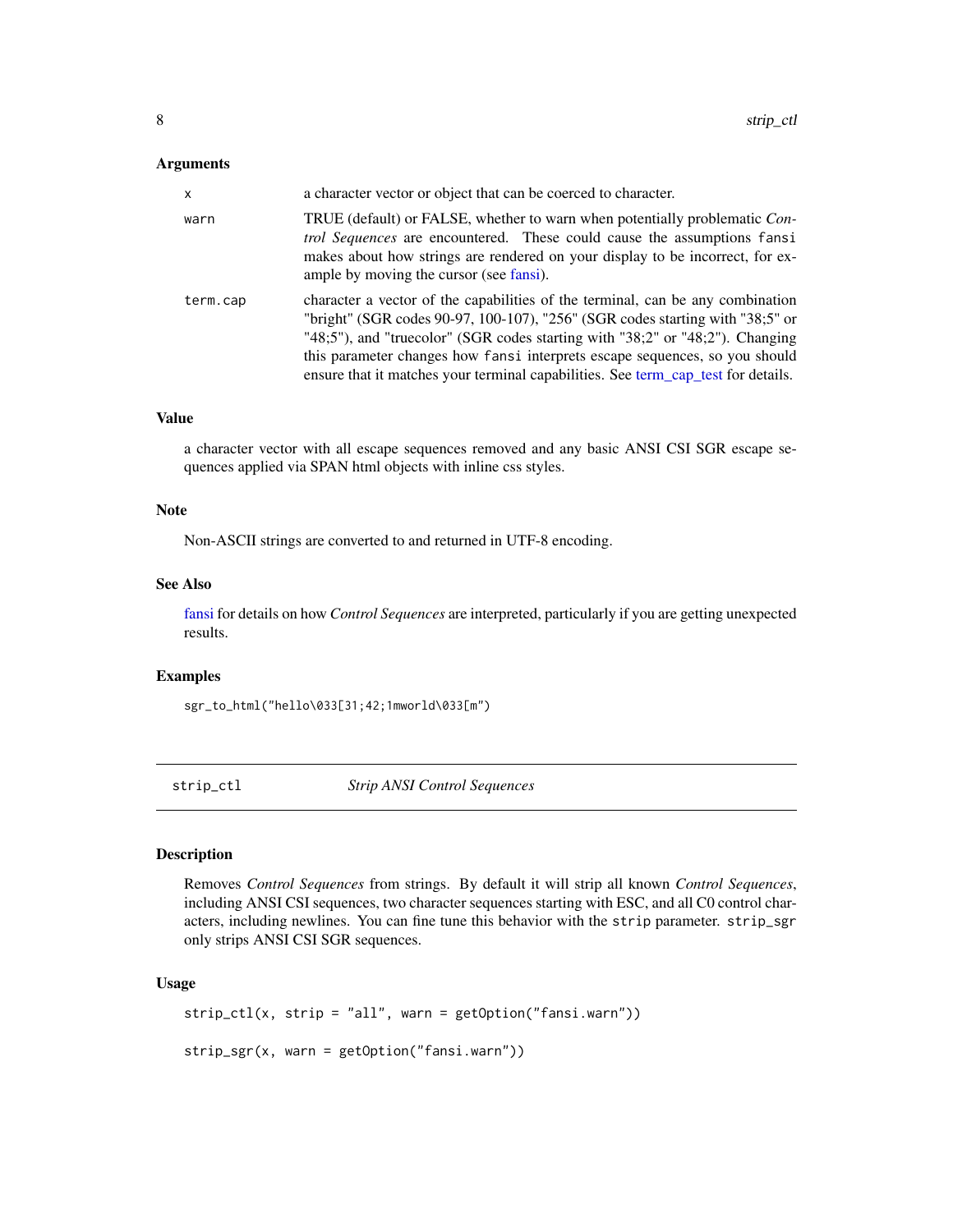#### strip\_ctl 9

#### Arguments

| X     | a character vector or object that can be coerced to character.                                                                                                                                                                                                                           |
|-------|------------------------------------------------------------------------------------------------------------------------------------------------------------------------------------------------------------------------------------------------------------------------------------------|
| strip | character, any combination of the following values (see details):                                                                                                                                                                                                                        |
|       | • "nl": strip newlines.                                                                                                                                                                                                                                                                  |
|       | • "c0": strip all other "C0" control characters (i.e. x01-x1f), except for new-<br>lines and the actual ESC character.                                                                                                                                                                   |
|       | • "sgr": strip ANSI CSI SGR sequences.                                                                                                                                                                                                                                                   |
|       | • "csi": strip all non-SGR csi sequences.                                                                                                                                                                                                                                                |
|       | • "esc": strip all other escape sequences.                                                                                                                                                                                                                                               |
|       | • "all": all of the above, except when used in combination with any of the<br>above, in which case it means "all but" (see details).                                                                                                                                                     |
| warn  | TRUE (default) or FALSE, whether to warn when potentially problematic Con-<br><i>trol Sequences</i> are encountered. These could cause the assumptions fansi<br>makes about how strings are rendered on your display to be incorrect, for ex-<br>ample by moving the cursor (see fansi). |

# Details

The strip value contains the names of non-overlapping subsets of the known *Control Sequences* (e.g. "csi" does not contain "sgr", and "c0" does not contain newlines). The one exception is "all" which means strip every known sequence. If you combine "all" with any other option then everything but that option will be stripped.

## Value

character vector of same length as x with ANSI escape sequences stripped

# Note

Non-ASCII strings are converted to and returned in UTF-8 encoding.

#### See Also

[fansi](#page-1-1) for details on how *Control Sequences* are interpreted, particularly if you are getting unexpected results.

# Examples

```
string <- "hello\033k\033[45p world\n\033[31mgoodbye\a moon"
strip_ctl(string)
strip_ctl(string, c("nl", "c0", "sgr", "csi", "esc")) # equivalently
strip_ctl(string, "sgr")
strip_ctl(string, c("c0", "esc"))
## everything but C0 controls, we need to specify "nl"
## in addition to "c0" since "nl" is not part of "c0"
## as far as the `strip` argument is concerned
strip_ctl(string, c("all", "nl", "c0"))
```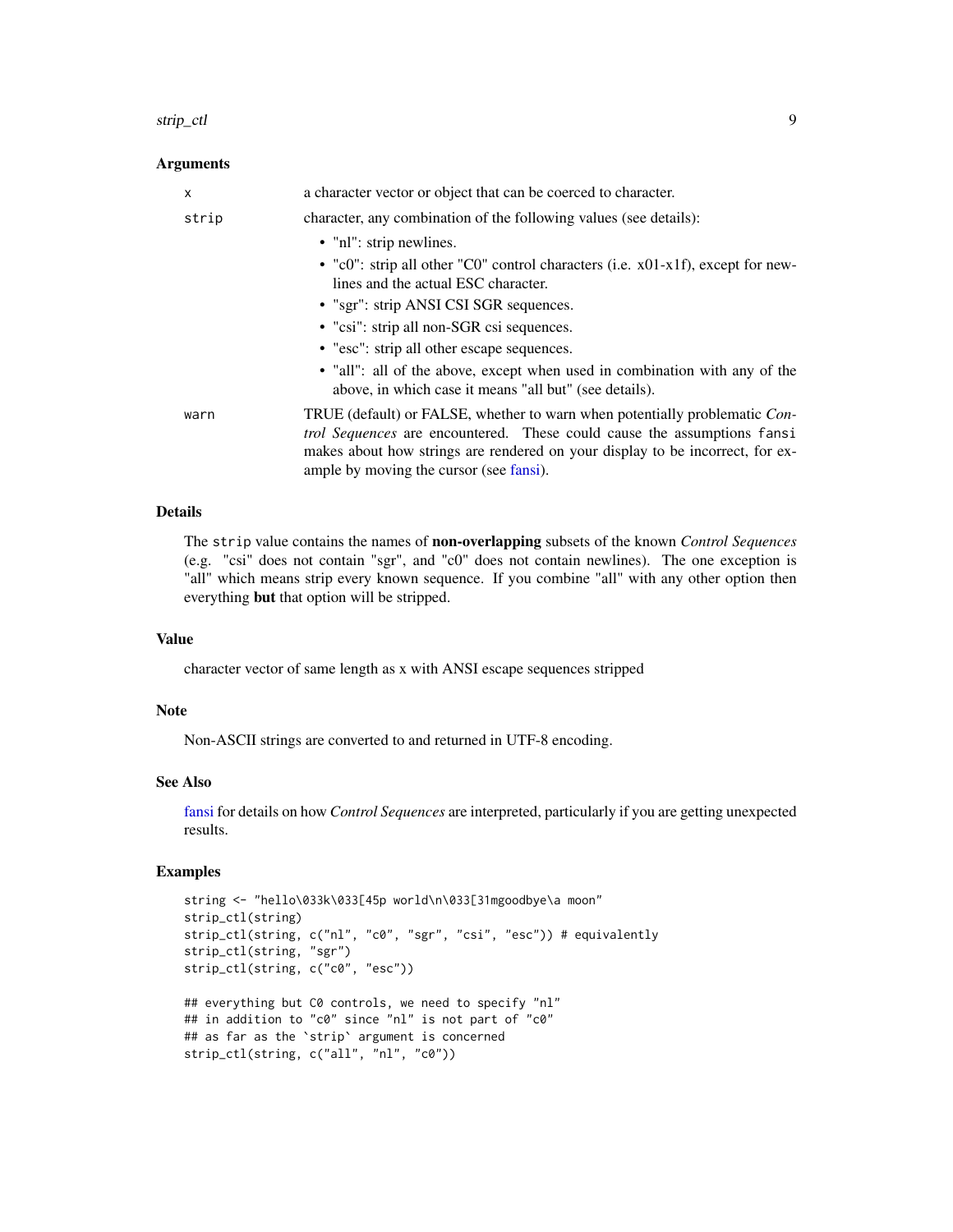```
## convenience function, same as 'strip_ctl(strip='sgr')'
strip_sgr(string)
```
strsplit\_ctl *ANSI Control Sequence Aware Version of strsplit*

# Description

A drop-in replacement for [base::strsplit.](#page-0-0) It will be noticeably slower, but should otherwise behave the same way except for CSI SGR sequence awareness.

# Usage

strsplit\_ctl(x, split, fixed = FALSE, perl = FALSE, useBytes = FALSE, warn = getOption("fansi.warn"), term.cap = getOption("fansi.term.cap"))

# Arguments

| X        | a character vector, or, unlike base: strsplit an object that can be coerced to char-<br>acter.                                                                                                                                                                                                                                                                                                                       |
|----------|----------------------------------------------------------------------------------------------------------------------------------------------------------------------------------------------------------------------------------------------------------------------------------------------------------------------------------------------------------------------------------------------------------------------|
| split    | character vector (or object which can be coerced to such) containing regular<br>$expression(s)$ (unless fixed = TRUE) to use for splitting. If empty matches<br>occur, in particular if split has length 0, x is split into single characters. If<br>split has length greater than 1, it is re-cycled along x.                                                                                                       |
| fixed    | logical. If TRUE match split exactly, otherwise use regular expressions. Has<br>priority over per 1.                                                                                                                                                                                                                                                                                                                 |
| perl     | logical. Should Perl-compatible regexps be used?                                                                                                                                                                                                                                                                                                                                                                     |
| useBytes | logical. If TRUE the matching is done byte-by-byte rather than character-by-<br>character, and inputs with marked encodings are not converted. This is forced<br>(with a warning) if any input is found which is marked as "bytes" (see Encoding).                                                                                                                                                                   |
| warn     | TRUE (default) or FALSE, whether to warn when potentially problematic Con-<br>trol Sequences are encountered. These could cause the assumptions fansi<br>makes about how strings are rendered on your display to be incorrect, for ex-<br>ample by moving the cursor (see fansi).                                                                                                                                    |
| term.cap | character a vector of the capabilities of the terminal, can be any combination<br>"bright" (SGR codes 90-97, 100-107), "256" (SGR codes starting with "38;5" or<br>"48;5"), and "truecolor" (SGR codes starting with "38;2" or "48;2"). Changing<br>this parameter changes how fansi interprets escape sequences, so you should<br>ensure that it matches your terminal capabilities. See term_cap_test for details. |

# Value

list, see [base::strsplit.](#page-0-0)

<span id="page-9-0"></span>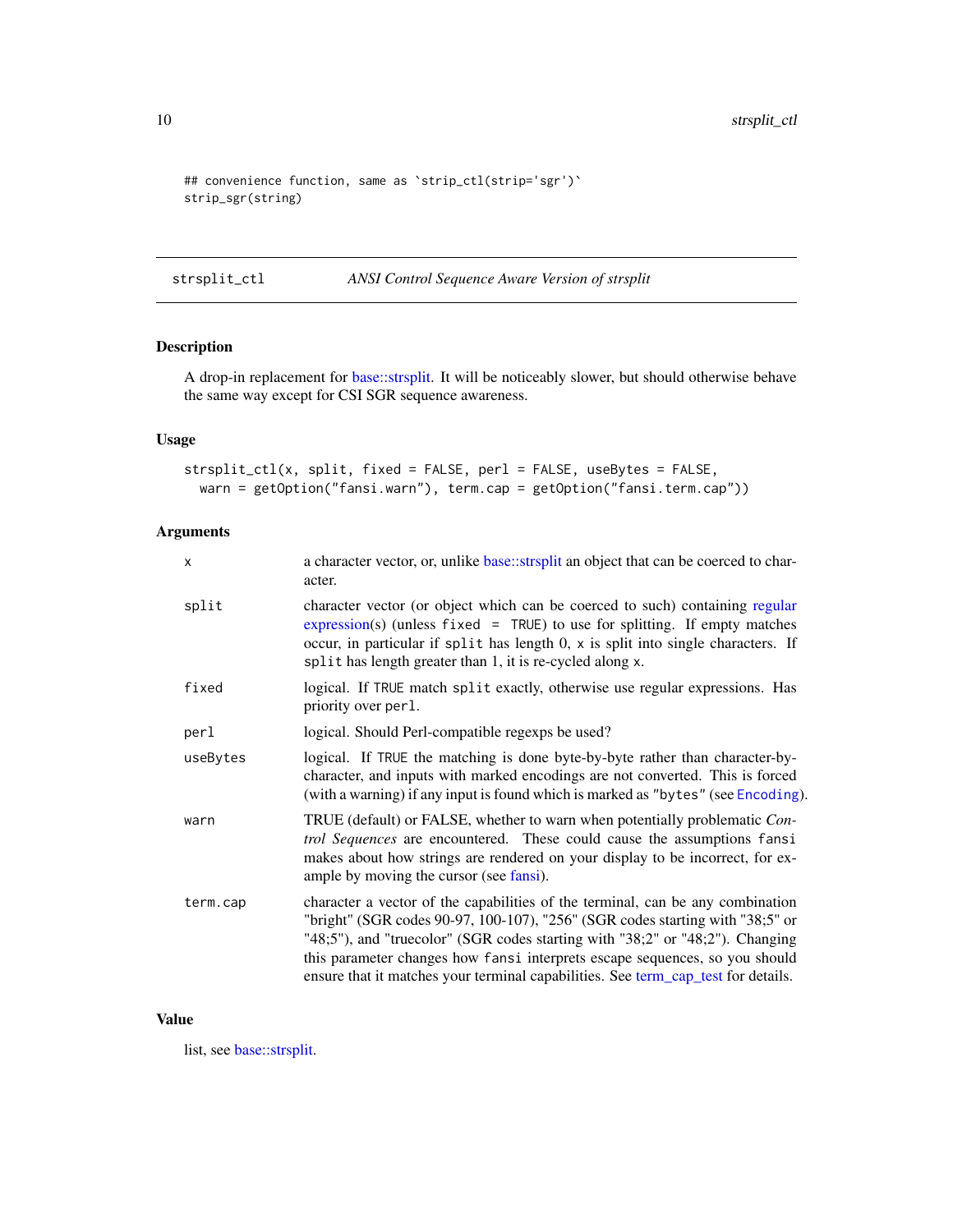# <span id="page-10-0"></span>strtrim\_ctl 11

### Note

Non-ASCII strings are converted to and returned in UTF-8 encoding. The split positions are computed after both x and split are converted to UTF-8.

# See Also

[fansi](#page-1-1) for details on how *Control Sequences* are interpreted, particularly if you are getting unexpected results, [base::strsplit](#page-0-0) for details on the splitting.

#### Examples

```
strsplit_ctl("\033[31mhello\033[42m world!", " ")
```
strtrim\_ctl *ANSI Control Sequence Aware Version of strtrim*

# Description

One difference with [base::strtrim](#page-0-0) is that all C0 control characters such as newlines, carriage returns, etc., are treated as zero width.

#### Usage

```
strtrim_ctl(x, width, warn = getOption("fansi.warn"))
```

```
strtrim2_ctl(x, width, warn = getOption("fansi.warn"),
  tabs.as.spaces = getOption("fansi.tabs.as.spaces"),
  tab.stops = getOption("fansi.tab.stops"))
```
# Arguments

| X         | a character vector, or an object which can be coerced to a character vector by<br>as.character.                                                                                                                                                                                                                                         |
|-----------|-----------------------------------------------------------------------------------------------------------------------------------------------------------------------------------------------------------------------------------------------------------------------------------------------------------------------------------------|
| width     | Positive integer values: recycled to the length of x.                                                                                                                                                                                                                                                                                   |
| warn      | TRUE (default) or FALSE, whether to warn when potentially problematic Con-<br><i>trol Sequences</i> are encountered. These could cause the assumptions fansi<br>makes about how strings are rendered on your display to be incorrect, for ex-<br>ample by moving the cursor (see fansi).                                                |
|           | tabs. as. spaces FALSE (default) or TRUE, whether to convert tabs to spaces. This can only be<br>set to TRUE if strip. spaces is FALSE.                                                                                                                                                                                                 |
| tab.stops | $integer(1:n)$ indicating position of tab stops to use when converting tabs to spaces.<br>If there are more tabs in a line than defined tab stops the last tab stop is re-used.<br>For the purposes of applying tab stops, each input line is considered a line and<br>the character count begins from the beginning of the input line. |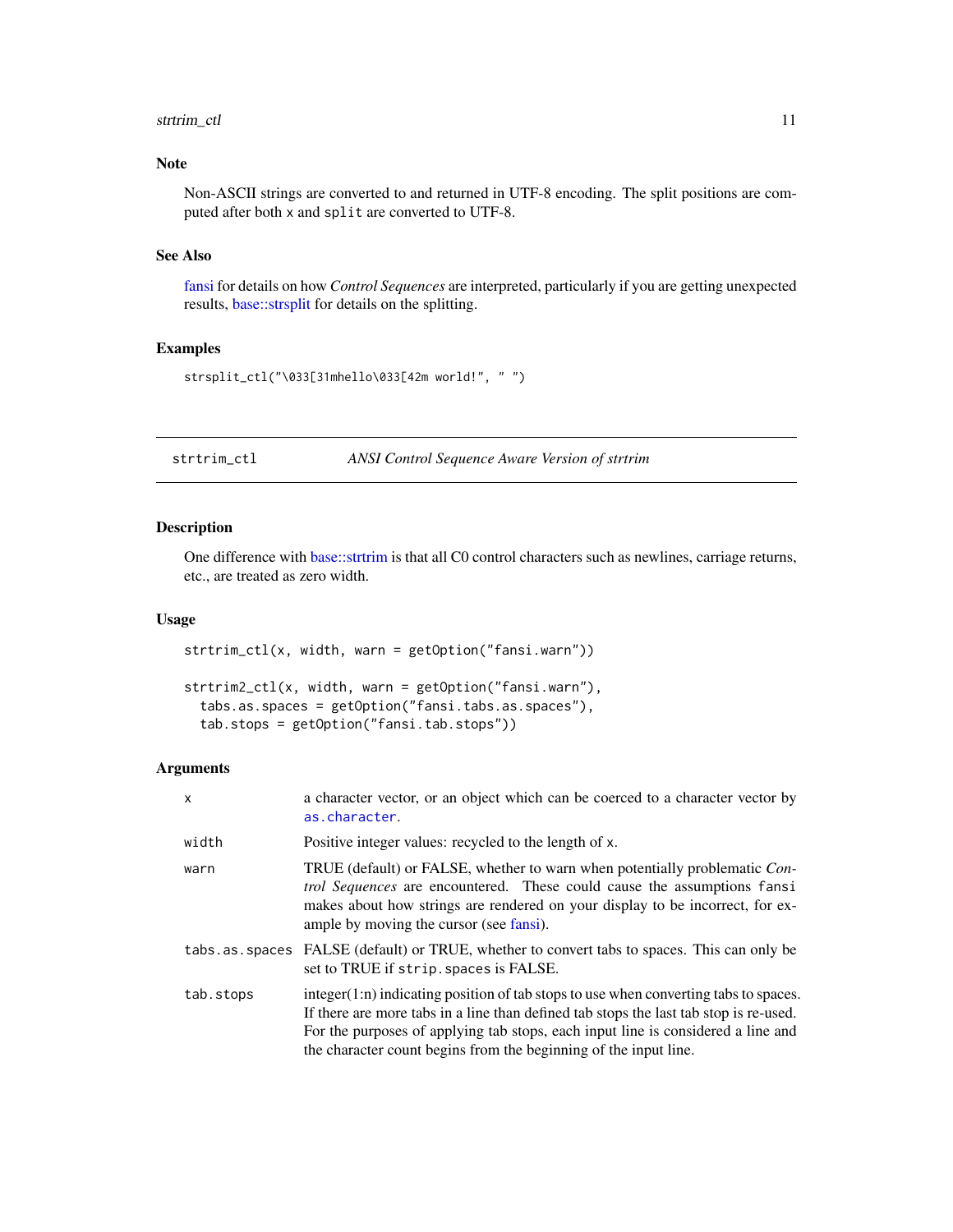#### <span id="page-11-0"></span>Details

strtrim2\_ctl adds the option of converting tabs to spaces before trimming. This is the only difference between strtrim\_ctl and strtrim2\_ctl.

#### **Note**

Non-ASCII strings are converted to and returned in UTF-8 encoding.

#### See Also

[fansi](#page-1-1) for details on how *Control Sequences* are interpreted, particularly if you are getting unexpected results. strwrap ctl is used internally by this function.

#### Examples

strtrim\_ctl("\033[42mHello world\033[m", 6)

<span id="page-11-1"></span>strwrap\_ctl *ANSI Control Sequence Aware Version of strwrap*

#### Description

Wraps strings to a specified width accounting for zero display width *Control Sequences*. strwrap\_ctl is intended to emulate strwrap exactly except with respect to the *Control Sequences*, while strwrap2\_ctl adds features and changes the processing of whitespace.

#### Usage

```
strwrap_ctl(x, width = 0.9 \times getOption("width"), indent = 0, exdent = 0,
 prefix = ", simplify = TRUE, initial = prefix,
 warn = getOption("fansi.warn"), term.cap = getOption("fansi.term.cap"))
strwrap2_ctl(x, width = 0.9 * getOption("width"), indent = 0, exdent = 0,prefix = ", simplify = TRUE, initial = prefix, wrap.always = FALSE,
 pad.end = "", strip.spaces = !tabs.as.spaces,
  tabs.as.spaces = getOption("fansi.tabs.as.spaces"),
  tab.stops = getOption("fansi.tab.stops"), warn = getOption("fansi.warn"),
  term.cap = getOption("fansi.term.cap"))
```
#### Arguments

| X      | a character vector, or an object which can be converted to a character vector by<br>as.character. |
|--------|---------------------------------------------------------------------------------------------------|
| width  | a positive integer giving the target column for wrapping lines in the output.                     |
| indent | a non-negative integer giving the indentation of the first line in a paragraph.                   |
| exdent | a non-negative integer specifying the indentation of subsequent lines in para-<br>graphs.         |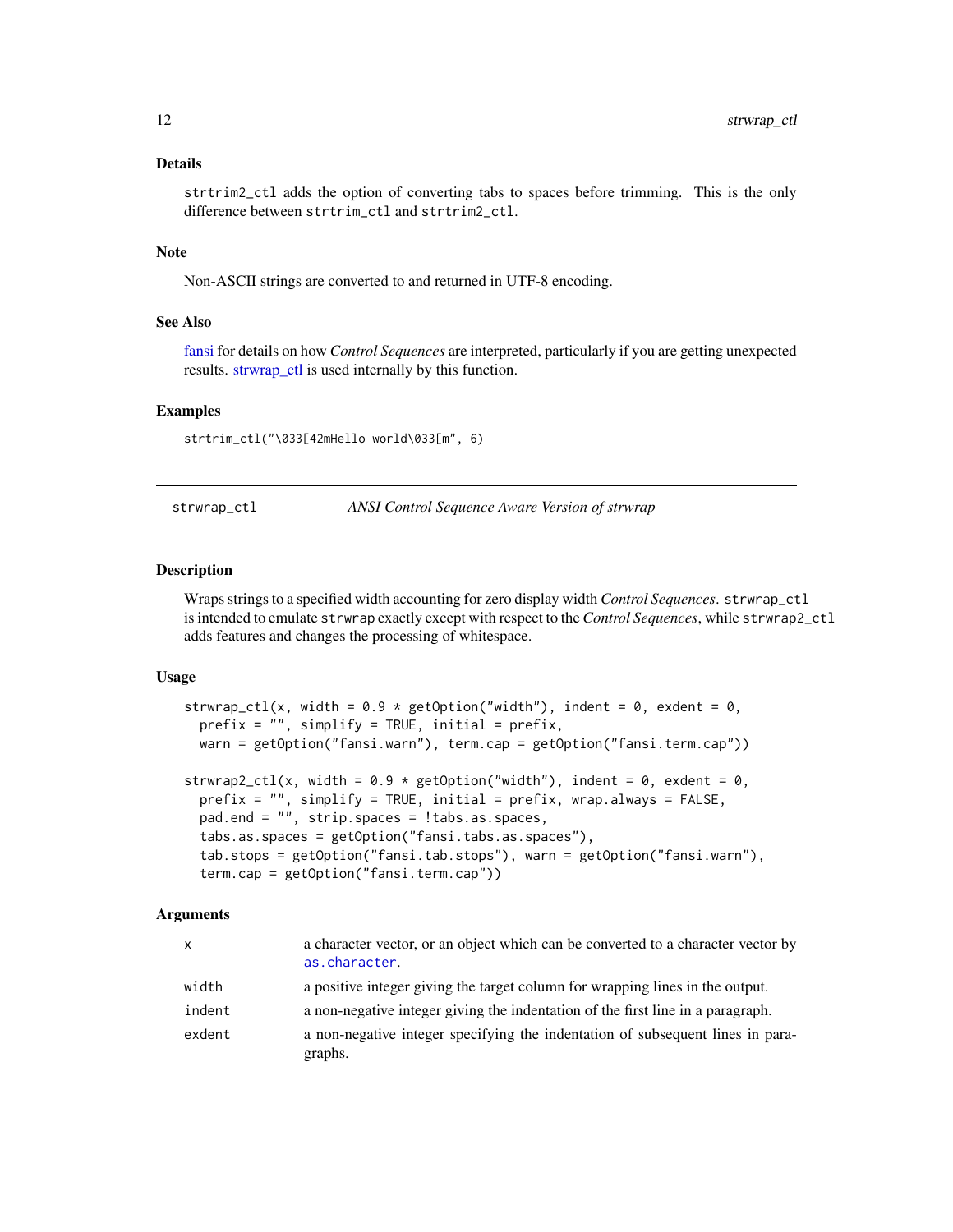<span id="page-12-0"></span>

| prefix   | a character string to be used as prefix for each line except the first, for which<br>initial is used.                                                                                                                                                                                                                         |
|----------|-------------------------------------------------------------------------------------------------------------------------------------------------------------------------------------------------------------------------------------------------------------------------------------------------------------------------------|
| simplify | a logical. If TRUE, the result is a single character vector of line text; otherwise,<br>it is a list of the same length as x the elements of which are character vectors of<br>line text obtained from the corresponding element of x. (Hence, the result in the<br>former case is obtained by unlisting that of the latter.) |
| initial  | a character string to be used as prefix for each line except the first, for which<br>initial is used.                                                                                                                                                                                                                         |
| warn     | TRUE (default) or FALSE, whether to warn when potentially problematic Con-<br><i>trol Sequences</i> are encountered. These could cause the assumptions fansi<br>makes about how strings are rendered on your display to be incorrect, for ex-                                                                                 |

- ample by moving the cursor (see [fansi\)](#page-1-1). term.cap character a vector of the capabilities of the terminal, can be any combination "bright" (SGR codes 90-97, 100-107), "256" (SGR codes starting with "38;5" or "48;5"), and "truecolor" (SGR codes starting with "38;2" or "48;2"). Changing this parameter changes how fansi interprets escape sequences, so you should ensure that it matches your terminal capabilities. See [term\\_cap\\_test](#page-17-1) for details.
- wrap.always TRUE or FALSE (default), whether to hard wrap at requested width if no word breaks are detected within a line. If set to TRUE then width must be at least 2.
- pad.end character(1L), a single character to use as padding at the end of each line until the line is width wide. This must be a printable ASCII character or an empty string (default). If you set it to an empty string the line remains unpadded.
- strip.spaces TRUE (default) or FALSE, if TRUE, extraneous white spaces (spaces, newlines, tabs) are removed in the same way as [base::strwrap](#page-0-0) does.
- tabs.as.spaces FALSE (default) or TRUE, whether to convert tabs to spaces. This can only be set to TRUE if strip.spaces is FALSE.
- tab. stops integer(1:n) indicating position of tab stops to use when converting tabs to spaces. If there are more tabs in a line than defined tab stops the last tab stop is re-used. For the purposes of applying tab stops, each input line is considered a line and the character count begins from the beginning of the input line.

#### Details

strwrap2\_ctl can convert tabs to spaces, pad strings up to width, and hard-break words if single words are wider than width.

Unlike [base::strwrap,](#page-0-0) both these functions will translate any non-ASCII strings to UTF-8 and return them in UTF-8. Additionally, malformed UTF-8 sequences are not converted to a text representation of bytes.

When replacing tabs with spaces the tabs are computed relative to the beginning of the input line, not the most recent wrap point. Additionally,indent, exdent, initial, and prefix will be ignored when computing tab positions.

#### **Note**

Non-ASCII strings are converted to and returned in UTF-8 encoding.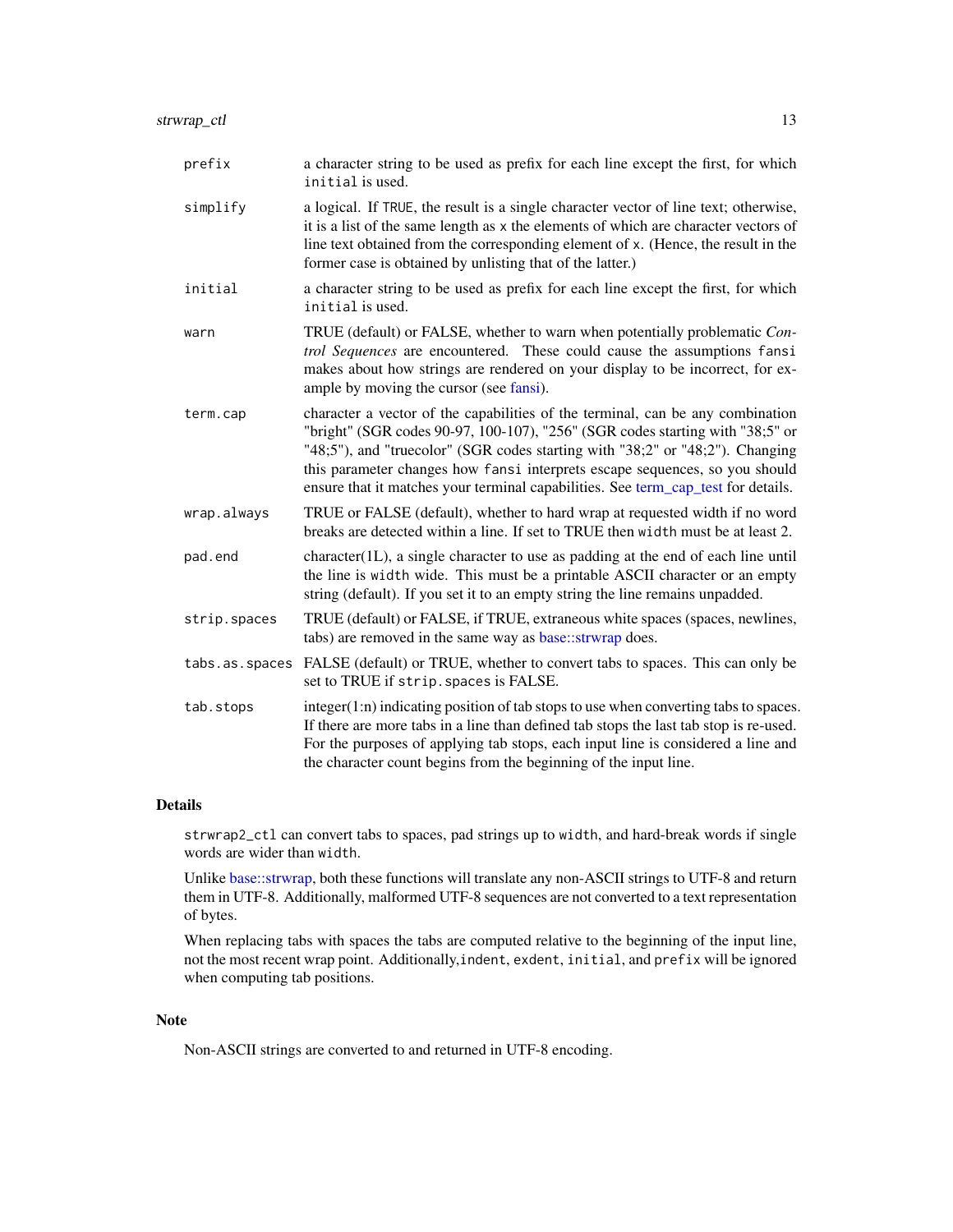#### <span id="page-13-0"></span>See Also

[fansi](#page-1-1) for details on how *Control Sequences* are interpreted, particularly if you are getting unexpected results.

#### Examples

```
hello.1 <- "hello \033[41mred\033[49m world"
hello.2 <- "hello\t\033[41mred\033[49m\tworld"
strwrap_ctl(hello.1, 12)
strwrap_ctl(hello.2, 12)
## In default mode strwrap2_ctl is the same as strwrap_ctl
strwrap2_ctl(hello.2, 12)
## But you can leave whitespace unchanged, 'warn'
## set to false as otherwise tabs causes warning
strwrap2_ctl(hello.2, 12, strip.spaces=FALSE, warn=FALSE)
## And convert tabs to spaces
strwrap2_ctl(hello.2, 12, tabs.as.spaces=TRUE)
## If your display has 8 wide tab stops the following two
## outputs should look the same
writeLines(strwrap2_ctl(hello.2, 80, tabs.as.spaces=TRUE))
writeLines(hello.2)
## tab stops are NOT auto-detected, but you may provide
## your own
strwrap2_ctl(hello.2, 12, tabs.as.spaces=TRUE, tab.stops=c(6, 12))
## You can also force padding at the end to equal width
writeLines(strwrap2_ctl("hello how are you today", 10, pad.end="."))
## And a more involved example where we read the
## NEWS file, color it line by line, wrap it to
## 25 width and display some of it in 3 columns
## (works best on displays that support 256 color
## SGR sequences)
NEWS <- readLines(file.path(R.home('doc'), 'NEWS'))
NEWS.C <- fansi_lines(NEWS, step=2) # color each line
W <- strwrap2_ctl(NEWS.C, 25, pad.end=" ", wrap.always=TRUE)
writeLines(c("", paste(W[1:20], W[100:120], W[200:220]), ""))
```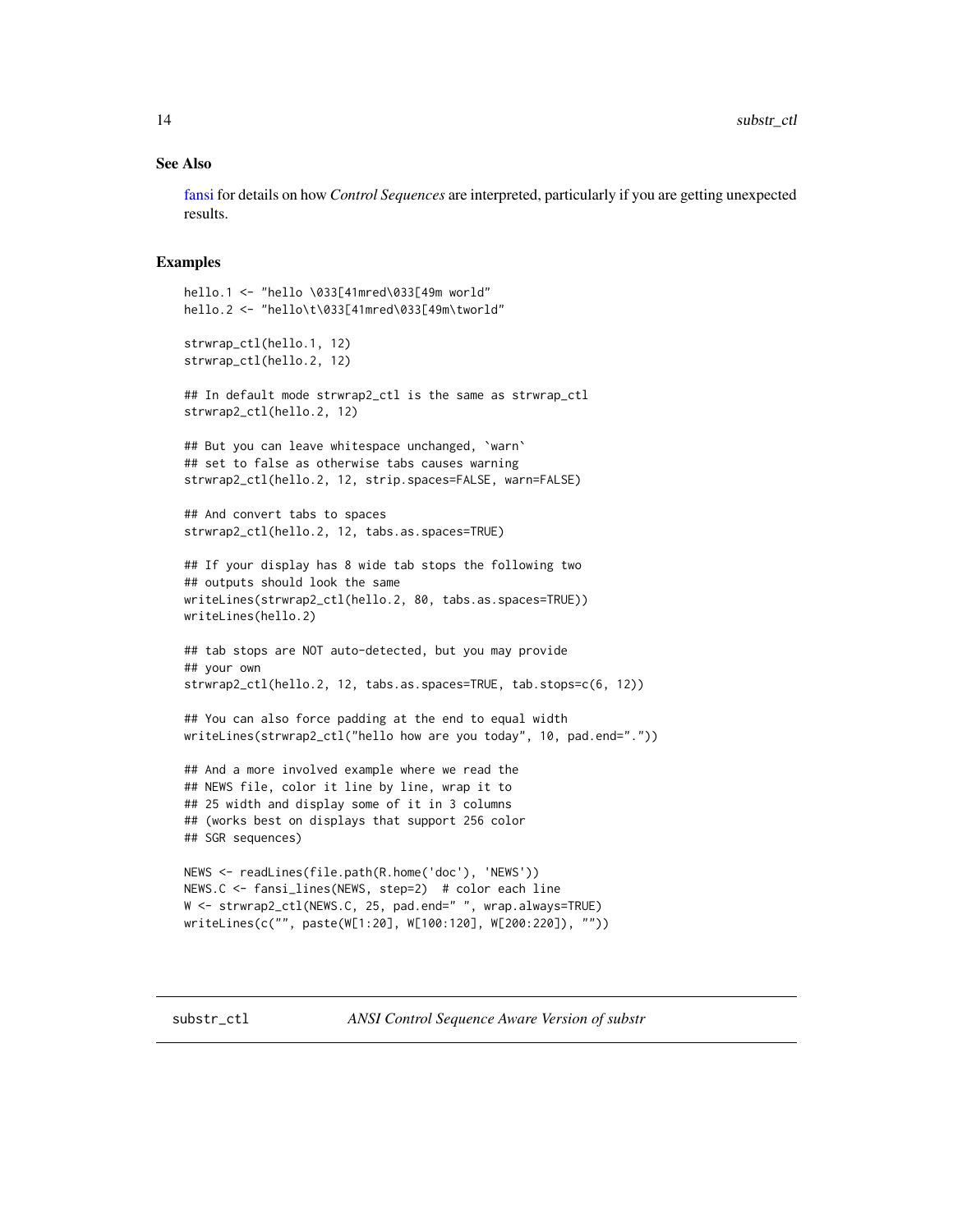#### <span id="page-14-0"></span>substr\_ctl 15

#### Description

substr\_ctl is a drop-in replacement for substr. Performance is slightly slower than substr.

#### Usage

```
substr_ctl(x, start, stop, warn = getOption("fansi.warn"),
  term.cap = getOption("fansi.term.cap"))
substr2_ctl(x, start, stop, type = "chars", round = "start",tabs.as.spaces = getOption("fansi.tabs.as.spaces"),
  tab.stops = getOption("fansi.tab.stops"), warn = getOption("fansi.warn"),
  term.cap = getOption("fansi.term.cap"))
```
#### Arguments

| x         | a character vector or object that can be coerced to character.                                                                                                                                                                                                                                                                                                                                                       |
|-----------|----------------------------------------------------------------------------------------------------------------------------------------------------------------------------------------------------------------------------------------------------------------------------------------------------------------------------------------------------------------------------------------------------------------------|
| start     | integer. The first element to be replaced.                                                                                                                                                                                                                                                                                                                                                                           |
| stop      | integer. The last element to be replaced.                                                                                                                                                                                                                                                                                                                                                                            |
| warn      | TRUE (default) or FALSE, whether to warn when potentially problematic Con-<br>trol Sequences are encountered. These could cause the assumptions fansi<br>makes about how strings are rendered on your display to be incorrect, for ex-<br>ample by moving the cursor (see fansi).                                                                                                                                    |
| term.cap  | character a vector of the capabilities of the terminal, can be any combination<br>"bright" (SGR codes 90-97, 100-107), "256" (SGR codes starting with "38;5" or<br>"48;5"), and "truecolor" (SGR codes starting with "38;2" or "48;2"). Changing<br>this parameter changes how fansi interprets escape sequences, so you should<br>ensure that it matches your terminal capabilities. See term_cap_test for details. |
| type      | character(1L) partial matching c("chars", "width").                                                                                                                                                                                                                                                                                                                                                                  |
| round     | character(1L) partial matching c("start", "stop", "both", "neither"),<br>controls how to resolve ambiguities when a start or stop value in "width" type<br>mode falls within a multi-byte character or a wide display character. See details.                                                                                                                                                                        |
|           | tabs. as . spaces FALSE (default) or TRUE, whether to convert tabs to spaces. This can only be<br>set to TRUE if strip. spaces is FALSE.                                                                                                                                                                                                                                                                             |
| tab.stops | integer(1:n) indicating position of tab stops to use when converting tabs to spaces.<br>If there are more tabs in a line than defined tab stops the last tab stop is re-used.<br>For the purposes of applying tab stops, each input line is considered a line and<br>the character count begins from the beginning of the input line.                                                                                |

# Details

substr2\_ctl adds the ability to retrieve substrings based on display width, and byte width in addition to the normal character width. substr2\_ctl also provides the option to convert tabs to spaces with [tabs\\_as\\_spaces](#page-15-1) prior to taking substrings. Because exact substrings on anything other than character width cannot be guaranteed (e.g. because of multi-byte encodings, or double displaywidth characters) substr2\_ctl must make assumptions on how to resolve provided start/stop values that are infeasible and does so via the round parameter.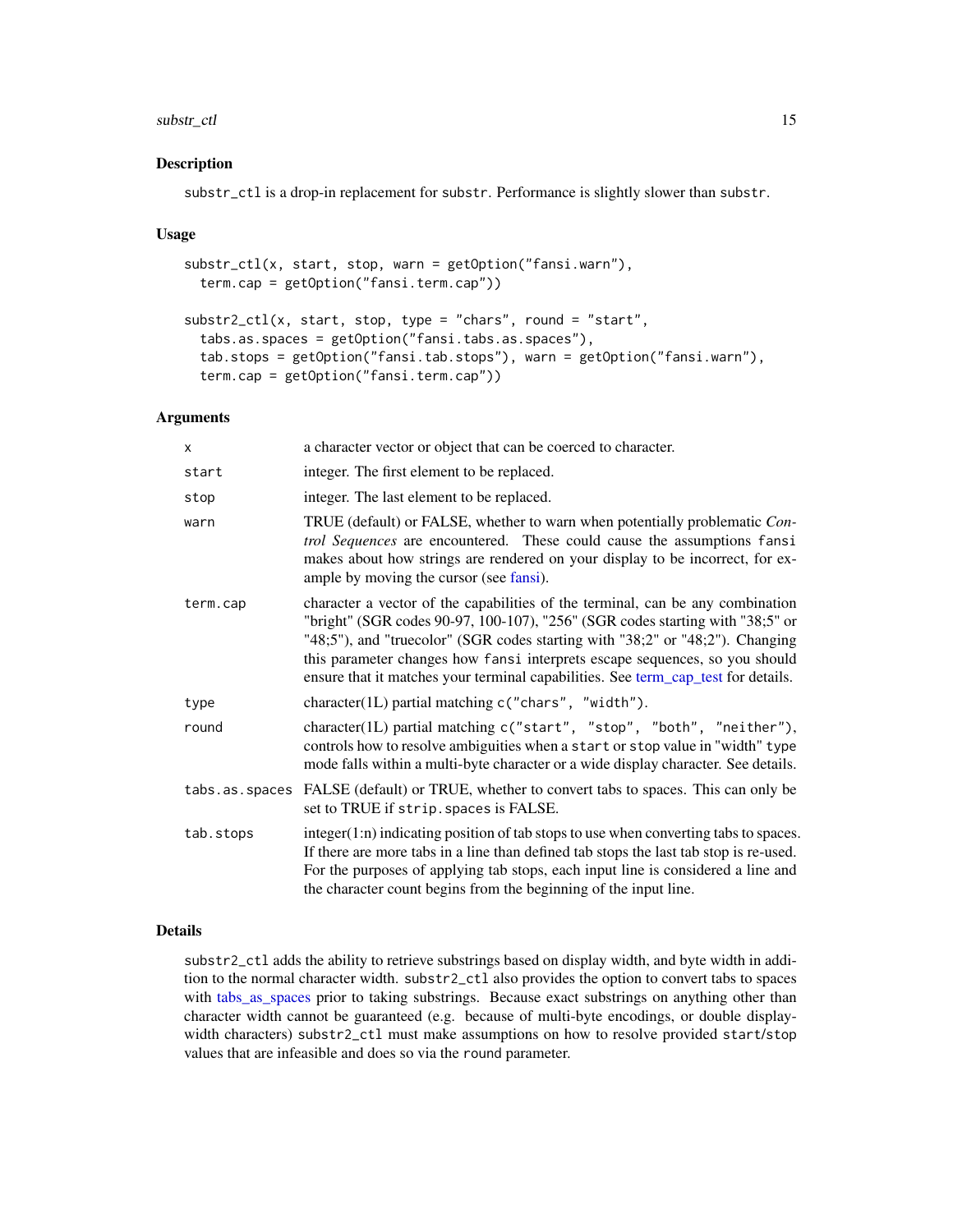If we use "start" as the round value, then any time the start value corresponds to the middle of a multi-byte or a wide character, then that character is included in the substring, while any similar partially included character via the stop is left out. The converse is true if we use "stop" as the round value. "neither" would cause all partial characters to be dropped irrespective whether they correspond to start or stop, and "both" could cause all of them to be included.

#### **Note**

Non-ASCII strings are converted to and returned in UTF-8 encoding.

#### See Also

[fansi](#page-1-1) for details on how *Control Sequences* are interpreted, particularly if you are getting unexpected results.

#### Examples

```
substr_ctl("\033[42mhello\033[m world", 1, 9)
substr_ctl("\033[42mhello\033[m world", 3, 9)
## Width 2 and 3 are in the middle of an ideogram as
## start and stop positions respectively, so we control
## what we get with `round`
cn.string <- paste0("\033[42m", "\u4E00\u4E01\u4E03", "\033[m")
substr2_ctl(cn.string, 2, 3, type='width')
substr2_ctl(cn.string, 2, 3, type='width', round='both')
substr2_ctl(cn.string, 2, 3, type='width', round='start')
substr2_ctl(cn.string, 2, 3, type='width', round='stop')
```
<span id="page-15-1"></span>tabs\_as\_spaces *Replace Tabs With Spaces*

# **Description**

Finds horizontal tab characters (0x09) in a string and replaces them with the spaces that produce the same horizontal offset.

### Usage

```
tabs_as_spaces(x, tab.stops = getOption("fansi.tab.stops"),
 warn = getOption("fansi.warn"))
```
<span id="page-15-0"></span>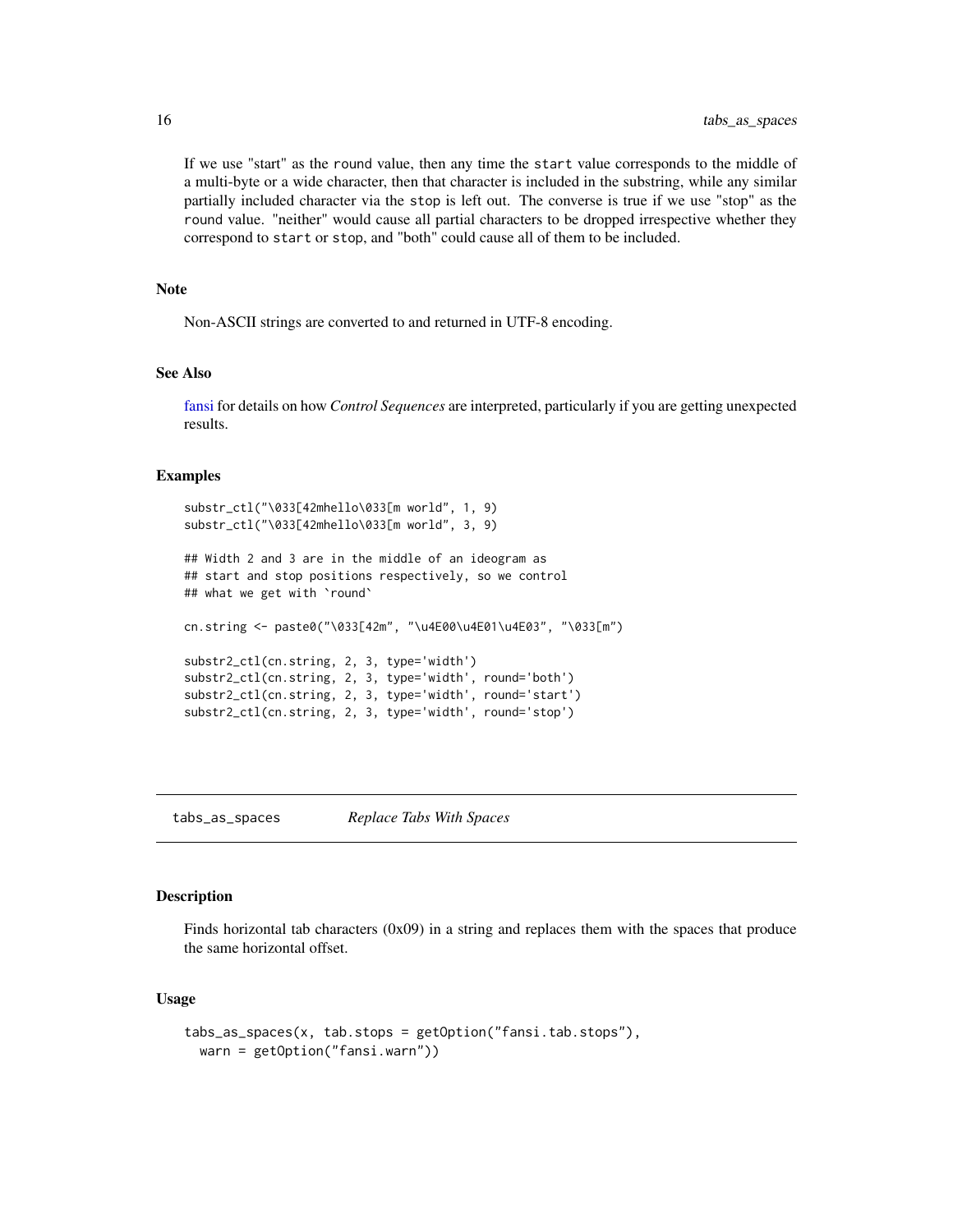#### Arguments

| $\mathsf{x}$ | character vector or object coercible to character; any tabs therein will be re-<br>placed.                                                                                                                                                                                                                                              |
|--------------|-----------------------------------------------------------------------------------------------------------------------------------------------------------------------------------------------------------------------------------------------------------------------------------------------------------------------------------------|
| tab.stops    | $integer(1:n)$ indicating position of tab stops to use when converting tabs to spaces.<br>If there are more tabs in a line than defined tab stops the last tab stop is re-used.<br>For the purposes of applying tab stops, each input line is considered a line and<br>the character count begins from the beginning of the input line. |
| warn         | TRUE (default) or FALSE, whether to warn when potentially problematic Con-<br><i>trol Sequences</i> are encountered. These could cause the assumptions fansi<br>makes about how strings are rendered on your display to be incorrect, for ex-<br>ample by moving the cursor (see fansi).                                                |

# Details

Since we do not know of a reliable cross platform means of detecting tab stops you will need to provide them yourself if you are using anything outside of the standard tab stop every 8 characters that is the default.

# Value

character, x with tabs replaced by spaces, with elements possibly converted to UTF-8.

#### Note

Non-ASCII strings are converted to and returned in UTF-8 encoding.

# See Also

[fansi](#page-1-1) for details on how *Control Sequences* are interpreted, particularly if you are getting unexpected results.

# Examples

```
string <- '1\t12\t123\t1234\t12345678'
tabs_as_spaces(string)
writeLines(
  c(
    '-------|-------|-------|-------|-------|',
    tabs_as_spaces(string)
) )
writeLines(
  c(
    .<br>''-|--|--|--|--|--|--|--|--|--|--|--|' ,
    tabs_as_spaces(string, tab.stops=c(2, 3))
) )
writeLines(
  c(
     '-|--|-------|-------|-------|',
    tabs_as_spaces(string, tab.stops=c(2, 3, 8))
) )
```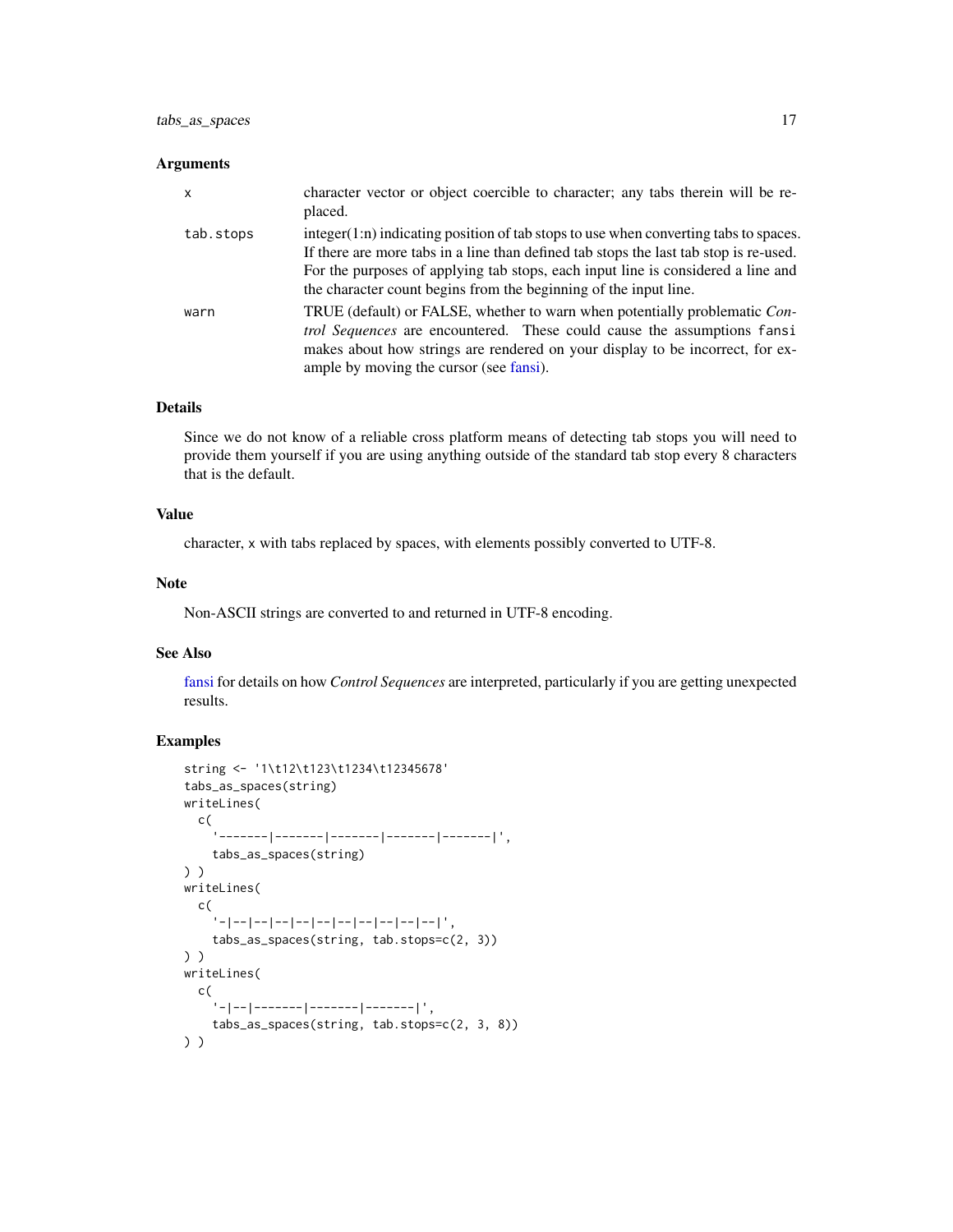<span id="page-17-1"></span><span id="page-17-0"></span>

#### Description

Outputs ANSI CSI SGR formatted text to screen so that you may visually inspect what color capabilities your terminal supports. The three tested terminal capabilities are:

#### Usage

term\_cap\_test()

# Details

- "bright" for bright colors with SGR codes in 90-97 and 100-107
- "256" for colors defined by "38;5;x" and "48;5;x" where x is in 0-255
- "truecolor" for colors defined by "38;2;x;y;z" and "48;x;y;x" where x, y, and z are in 0-255

Each of the color capabilities your terminal supports should be displayed with a blue background and a red foreground. For reference the corresponding CSI SGR sequences are displayed as well.

You should compare the screen output from this function to getOption('fansi.term.cap') to ensure that they are self consistent.

By default fansi assumes terminals support bright and 256 color modes, and also tests for truecolor support via the \$COLORTERM system variable.

#### Value

character the test vector, invisibly

#### See Also

[fansi](#page-1-1) for details on how *Control Sequences* are interpreted, particularly if you are getting unexpected results.

# Examples

term\_cap\_test()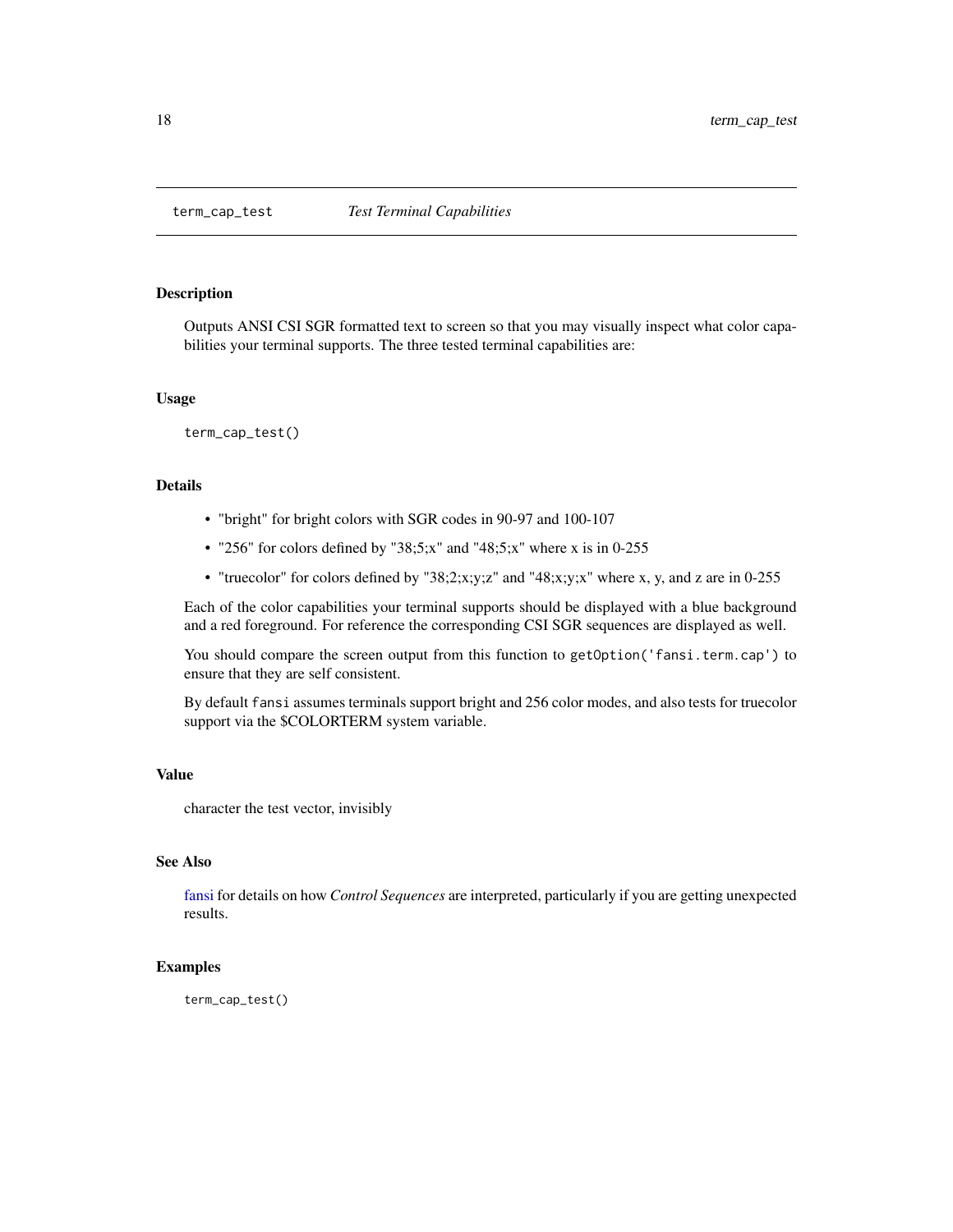<span id="page-18-0"></span>

#### Description

Will return position and types of unhandled *Control Sequences* in a character vector. Unhandled sequences may cause fansi to interpret strings in a way different to your display. See [fansi](#page-1-1) for details.

#### Usage

unhandled\_ctl(x)

#### Arguments

x character vector

#### Details

This is a debugging function that is not optimized for speed.

The return value is a data frame with five columns:

- index: integer the index in x with the unhandled sequence
- start: integer the start position of the sequence (in characters)
- stop: integer the end of the sequence (in characters), but note that if there are multiple ESC sequences abutting each other they will all be treated as one, even if some of those sequences are valid.
- error: the reason why the sequence was not handled:
	- exceed-term-cap: contains color codes not supported by the terminal (see [term\\_cap\\_test\)](#page-17-1).
	- special: SGR substring contains uncommon characters in ":<=>".
	- unknown: SGR substring with a value that does not correspond to a known SGR code.
	- non-SGR: a non-SGR CSI sequence.
	- non-CSI: a non-CSI escape sequence, i.e. one where the ESC is followed by something other than "[". Since we assume all non-CSI sequences are only 2 characters long include the ESC, this type of sequence is the most likely to cause problems as many are not actually two characters long.
	- malformed-CSI: a malformed CSI sequence.
	- malformed-ESC: a malformed ESC sequence (i.e. one not ending in 0x40-0x7e).
	- C0: a "C0" control character (e.g. tab, bell, etc.).
- translated: whether the string was translated to UTF-8, might be helpful in odd cases were character offsets change depending on encoding. You should only worry about this if you cannot tie out the start/stop values to the escape sequence shown.
- esc: character the unhandled escape sequence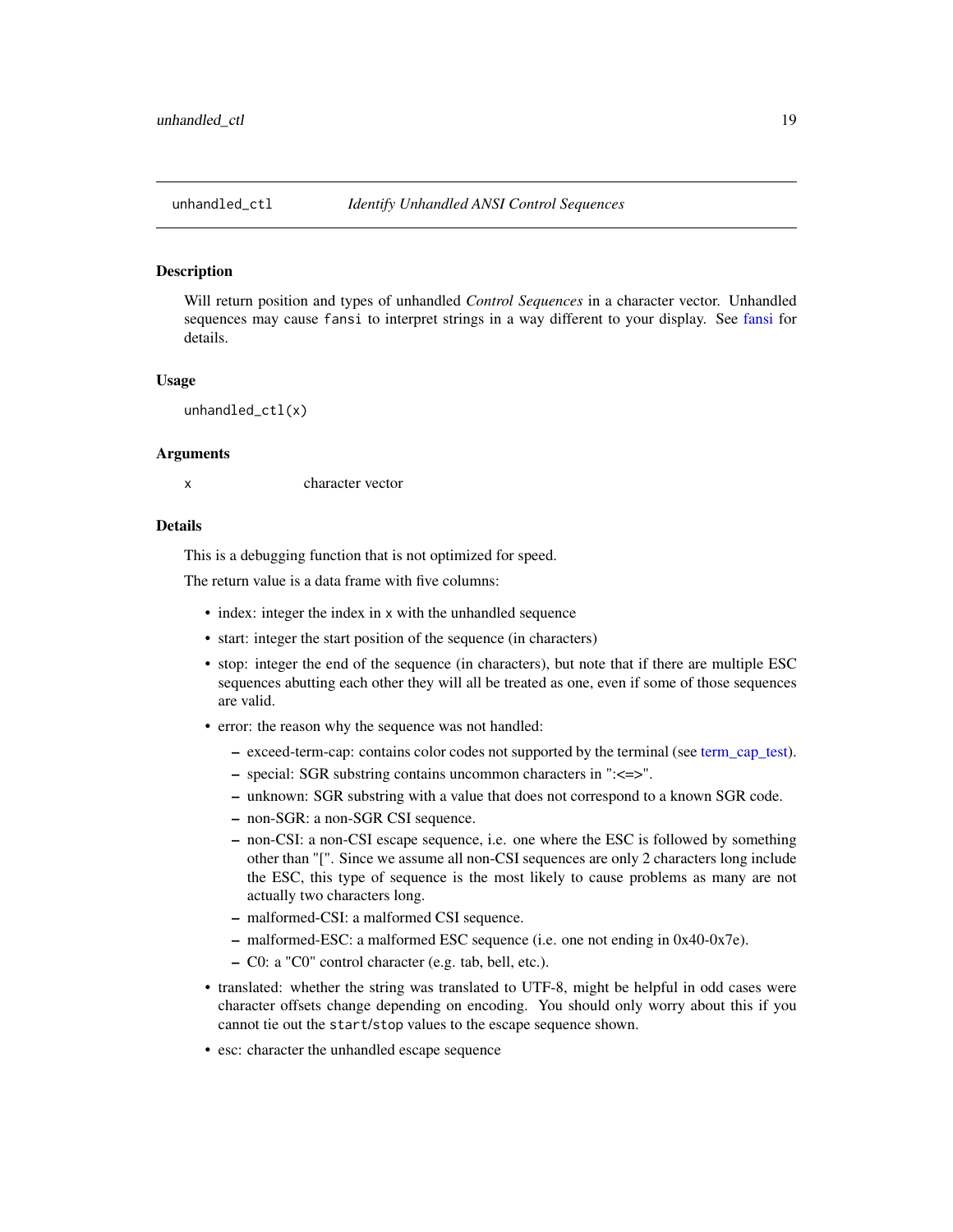# Value

data frame with as many rows as there are unhandled escape sequences and columns containing useful information for debugging the problem. See details.

# Note

Non-ASCII strings are converted to UTF-8 encoding.

# See Also

[fansi](#page-1-1) for details on how *Control Sequences* are interpreted, particularly if you are getting unexpected results.

# Examples

```
string <- c(
  "\033[41mhello world\033[m", "foo\033[22>m", "\033[999mbar",
  "baz \033[31#3m", "a\033[31k", "hello\033m world"
\mathcal{L}unhandled_ctl(string)
```
<span id="page-19-0"></span>